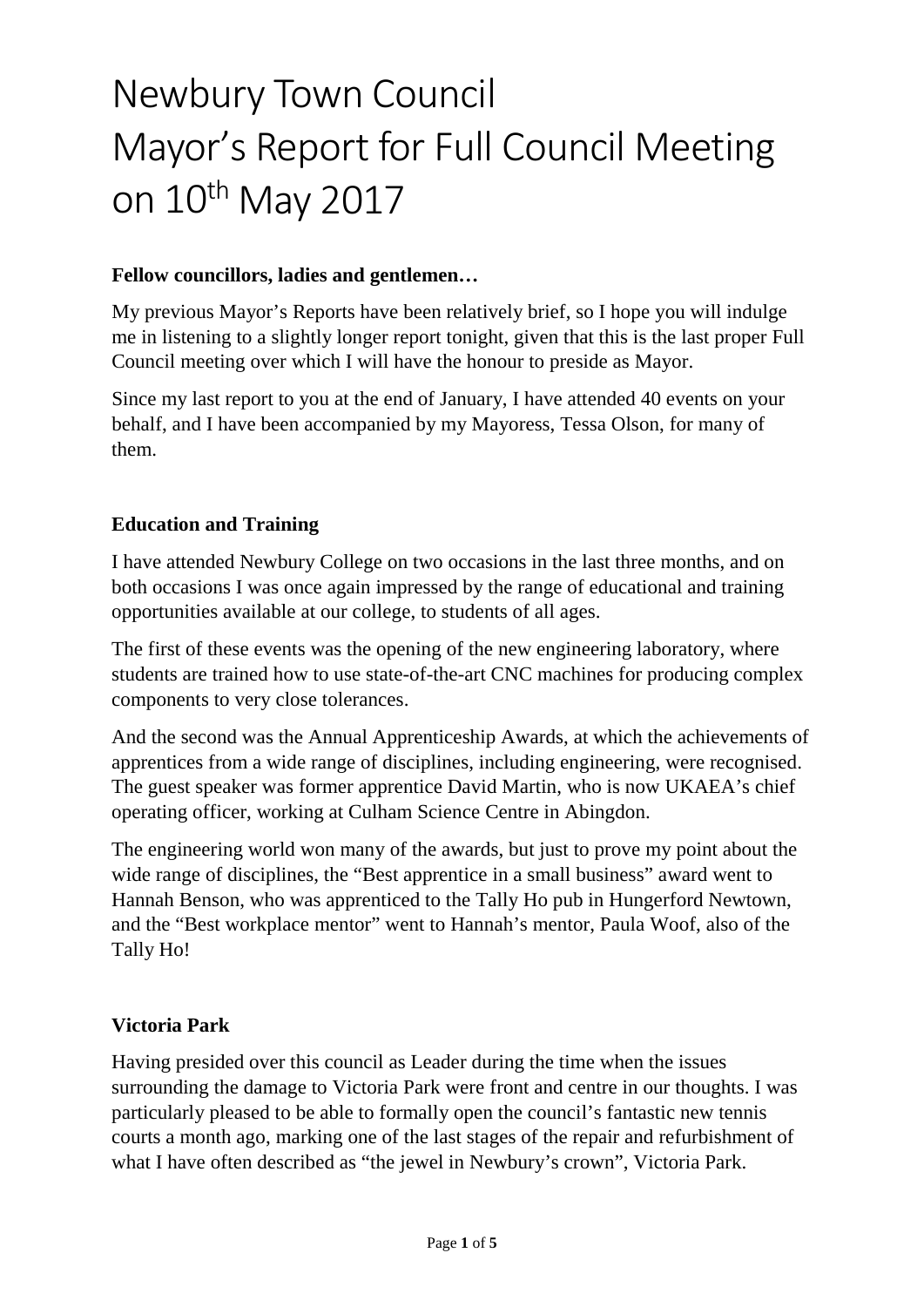And with the wonderful new paint scheme for the courts and the surrounding surface, the tennis courts really do look stunning.

There is very little left to do to complete the repairs to the park. The retaining wall adjoining Park Way has been repaired, the railings have been replaced, the paths throughout the park have been repaired, the bowling green has been repaired, and the tennis courts are open.

With only the bowling club green remaining to be formally opened, the work is almost done. Given where we were six years ago, I think this is a momentous achievement by our fantastic Services Team, led by Granville Taylor.

## **The Arts in Newbury**

Musical arts have featured three times in my diary of engagements during the last three months.

My Mayoress and I very much enjoyed Trinity School's performance of "Joseph and his Amazing Technicolour DreamCoat" at the end of March, and a couple of weeks later we enjoyed the Newbury Musical Theatre presentation of "My Fair Lady". Who needs to go to the West End when we have such great performances here in Newbury?

My third musical engagement was just last week when it was my great pleasure to attend the opening concert of the wonderful international Newbury Spring Festival, the biggest music festival of its type in the country, outside the Edinburgh Festival and the BBC Proms.

The Spring Festival is in its 39<sup>th</sup> year this year, and it is something of which little old Newbury should be immensely proud.

We also attended the Open Studios Insight exhibition last month – the last that will be held in the present New Greenham Arts Centre which is scheduled for demolition later this year.

A new purpose-built arts centre will be constructed to replace it, but the new centre will probably not be open in time for next year's Open Studios exhibition.

My Mayoress and I also attended the  $10<sup>th</sup>$  birthday party of Newbury Crafters where there were lots of handmade items on display, and a wonderful birthday cake.

## **Health and wellbeing**

A number of the events that my Mayoress and I have attended during the last three months are to do with health and well-being.

## **Chiropractic Centres**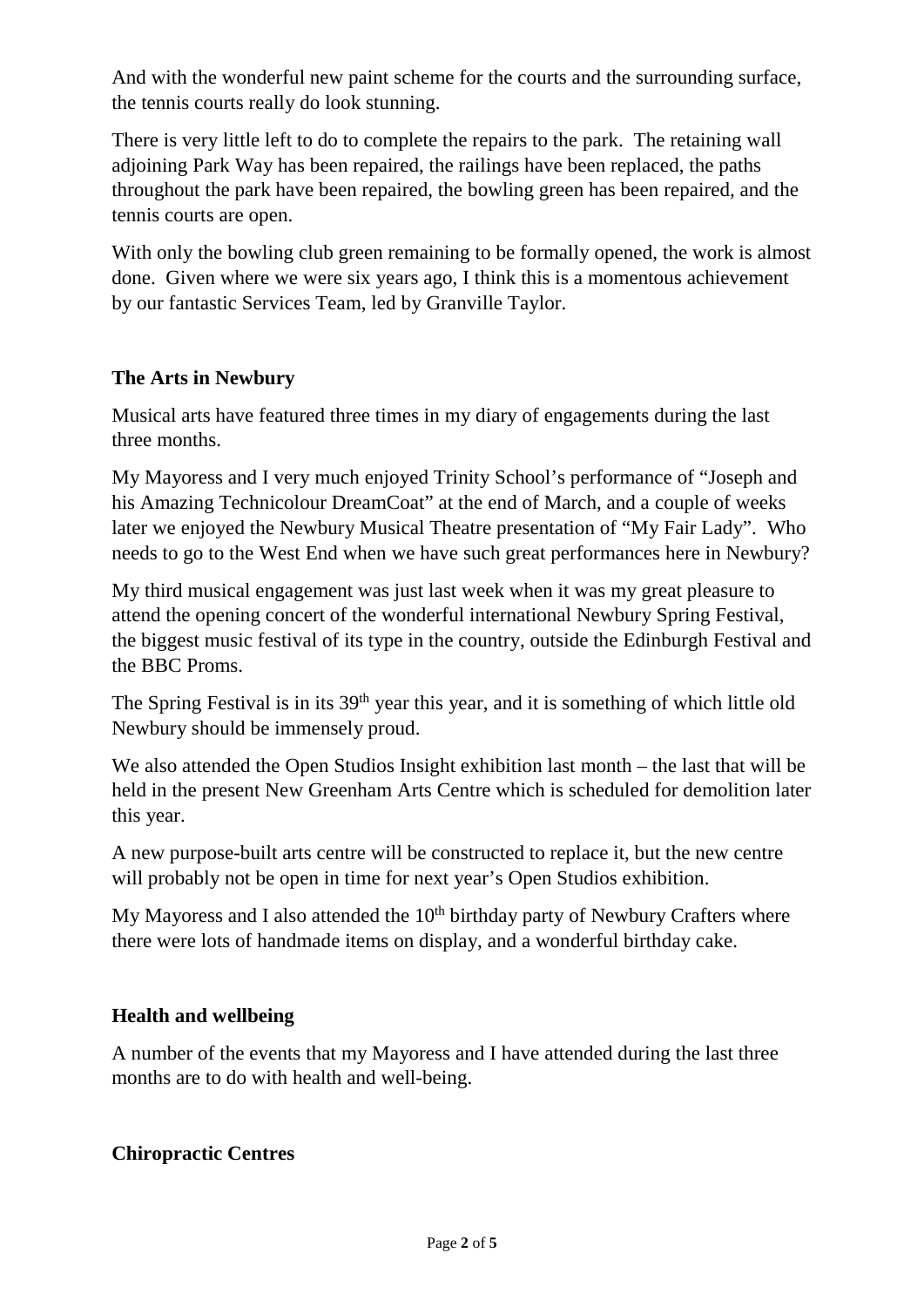It seems that chiropractic centres in Newbury are like London buses – no new ones for ages, and then two new ones open in a month. I opened the new premises of the Newbury Chiropractic Centre at the beginning of February, and just two weeks later I opened the Spriggs Chiropractic Centre.

## **Dementia**

On a more serious note, dementia is a devastating condition which affects all too many people, particularly, but not exclusively, older people. It is now apparently the leading cause of death in England and Wales.

Two of the events that I have attended in the last three months have been about helping people with dementia, the first of which was the opening of a Memories Café at the Winchcombe Place care home in February. Many of the residents at the care home are dementia sufferers, and the memory boxes that the residents were able to open contained lots of memorabilia from several decades ago to stimulate social interactions around shared memories.

A month later, I took part in the Virtual Dementia Tour, designed to enable people who do not have dementia to experience something of what it is like to be a sufferer.

I can't tell you too much about it because next week is Dementia Awareness Week and I wouldn't want to spoil it for anyone who has the opportunity to experience this Virtual Tour for themselves.

Suffice to say that the degree of sensory disruption was quite disturbing, and the opportunity to talk with the trainer afterwards was very valuable in helping me to make sense of the experience.

If anyone has the opportunity to take this virtual dementia tour, I would strongly recommend it.

## **Suicide Prevention**

And most recently, my Mayoress and I attended the inaugural meeting of a new suicide prevention action group here in the council chamber last week.

It was an incredibly valuable meeting, with all participants saying at the end of it how useful it had been.

Great credit to Chief Executive of the Volunteer Centre, Garry Poulson, for organising this meeting and for bringing together so many apparently diverse organisations, all of whom were able to make a valuable contribution.

I think this was a brilliant start to a very worthwhile community project, and I do hope that this Action Group continues and grows.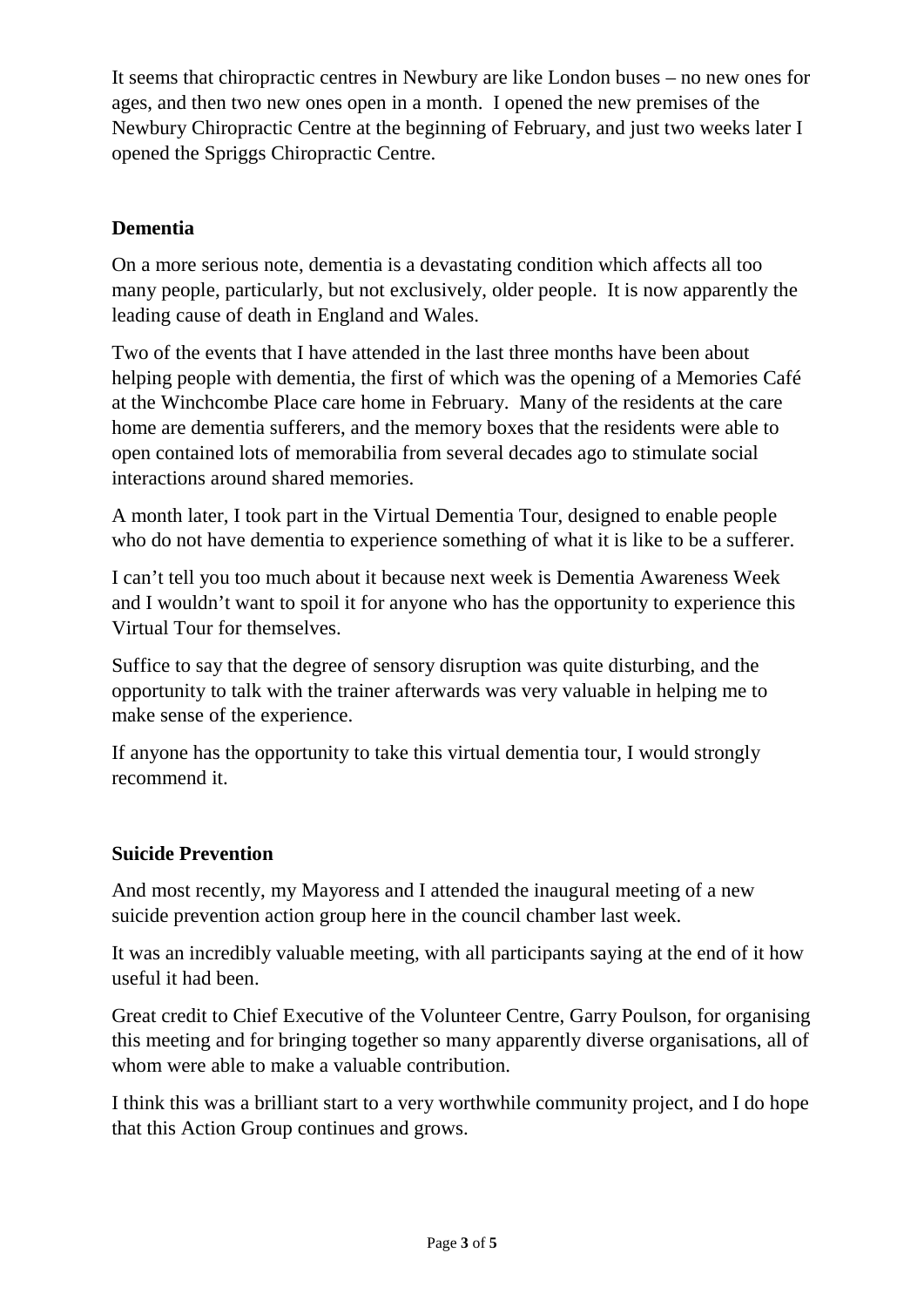And finally under the health and well-being heading, last week was Deafness Awareness Week, and it was marked by children from Mary Hare School singing loudly in Northbrook Street, collecting for their cause. It was a pleasure to be part of this amazingly colourful event.

## **Sport**

On a lighter note, another theme running through my mayoral events over the last three months was a sporting one.

I've already mentioned the opening of the tennis courts in Victoria Park, but other sporting engagements included attending the annual West Berks Indoor Bowls Club Crowe Clark Whitehill competition, and getting up ridiculously early one Saturday to help start a leg of the Devizes to Westminster canoe race from Northcroft.

And of course, there was the Soroptimists annual pancake races in February – although I'm not sure that qualifies as a sporting event as such!

## **Non-political nominations for non-political Mayoral posts**

Those of you who attended the last Policy and Resources Committee meeting will recall that I raised the issue of the nomination of Mayor and Deputy Mayor.

In all the 20-odd years that I have served as a councillor on this Council, it has been custom and practice for the role of Mayor and Deputy Mayor to be non-political.

Indeed, this is enshrined in our current Standing Orders which specify that the Town Mayor is the civic head of the council, not the political head.

This principle is further supported by the protocol and role description for the Mayor and Deputy Mayor which was adopted by this Council on 30 November 2015 and which states that "the position is non-political" and "the Mayor's role is as the ceremonial head of the town".

Yet even though the role of Mayor and Deputy Mayor are both clearly considered to be non-political, and have been for as long as I can remember, the process by which the Mayor and Deputy Mayor are nominated is unfortunately still apparently based in political considerations, even after 20 years.

I was told two weeks ago that the nomination process being followed this year is in line with an old Standing Order dating back to March 2006, namely to nominate the Mayor and Deputy Mayor Elect based on the relative size of political groups.

However, I think it's worth pointing out that this Standing Order had very little support at the time, being passed with just six councillors voting in favour. Half of the 17 councillors present at the time abstained. It was subsequently deleted in December 2008 with what I recall was the unanimous support of all 21 councillors present on that occasion.